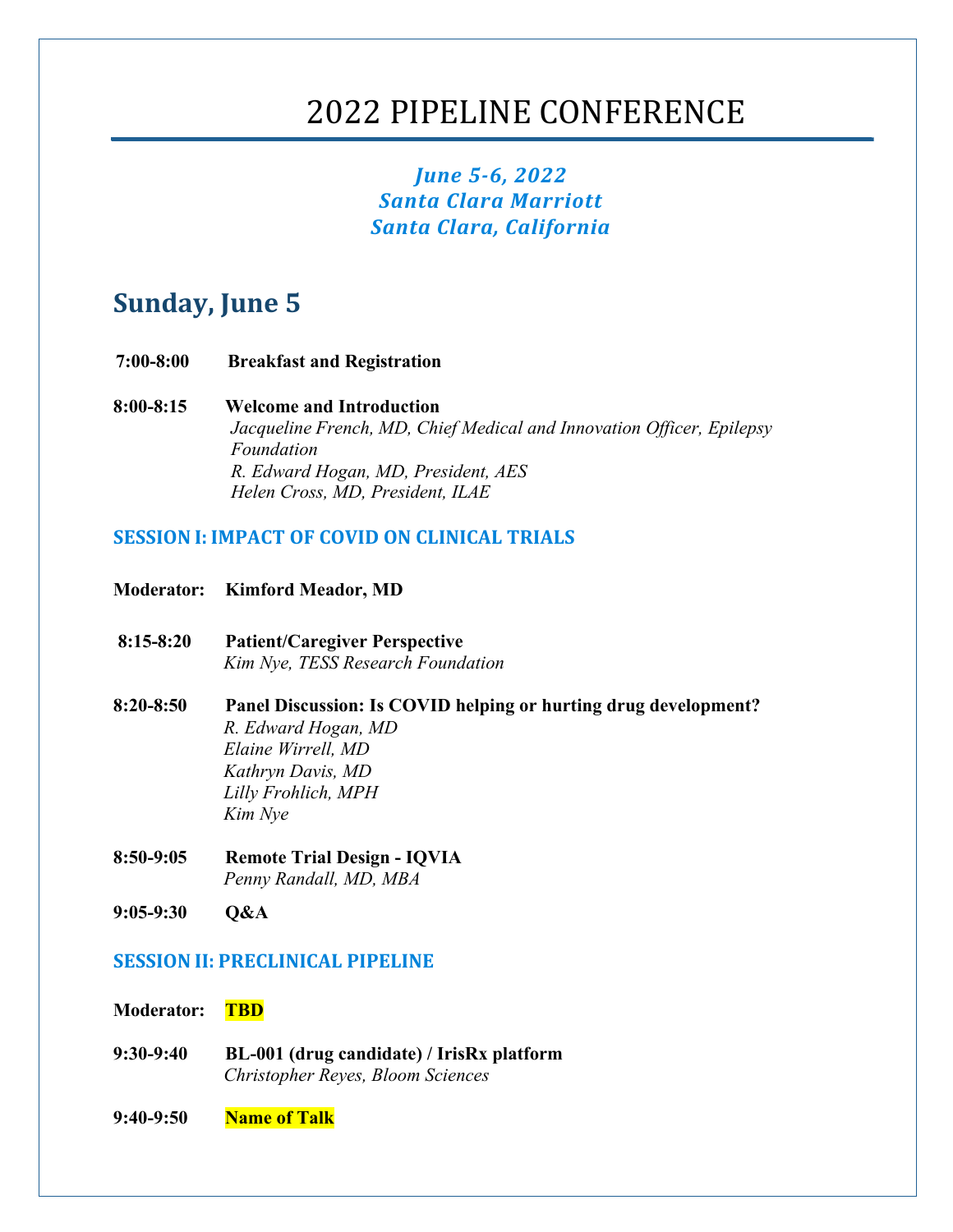**9:50-10:00 Preclinical Data Supporting the Efficacy of OV329, A Next-Generation GABA Aminotransferase Inhibitor, Against Seizures** *Julia Tsai, PhD, Senior VP of Clinical Development and Medical Affairs, Ovid*

#### **10:00-10:15 Networking Break**

## **SESSION III: PERSONALIZED MEDICINE: HOW FAR HAVE WE COME AND WHERE ARE WE GOING?**

- **Moderator: TBD**
- **10:15-10:20 Patient/Caregiver Perspective** *Daniel Fischer, SCN1A*
- **10:20-10:35 Specific gene mutation screening in infants; who are we finding and who are we missing?** *Mark Fitzgerald, MD, PhD*
- **10:35-10:50 Gene based therapies: Why are they likely to succeed, why are they likely to fail?** *Annapurna Poduri, MD, MPH*
- **10:50-11:10 Panel Discussion**

## **SESSION IV: PIPELINE FOR GENE BASED THERAPIES**

- **Moderator: TBD**
- **11:10-11:20 Behind the seizures program** *Invitae*
- **11:20-11:30 NRTX-1001 (formerly NTX-101) inhibitory neuron cell therapy for drug-resistant temporal lobe epilepsy** *Cory Nicholas, Neurona Therapeutics*
- **11:30-11:40 STK-001** *Kimberly Parkerson, Stoke Therapeutics*
- **11:40-11:50 NEUmiRNA Therapeutics: Aspiring to cure epilepsy** *Henrik Klitgaard, NEUmiRNA Therapeutics*
- **11:50-12:00 CODA Chemogenetic Receptor/Activator Drug** *Susan Catalano, CODA Biotherapeutics, Inc.*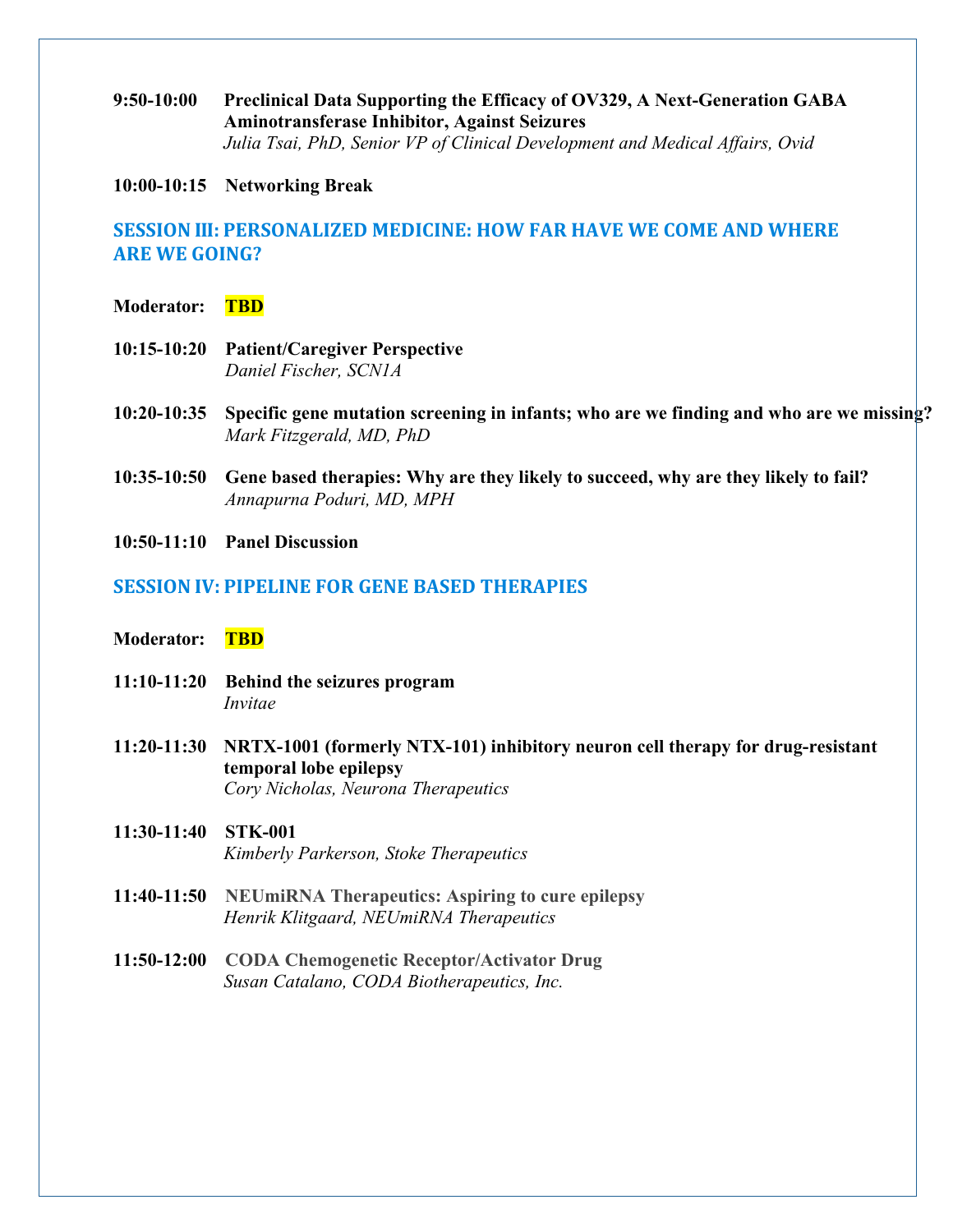- **12:00-12:10 Newly anticipated ASO therapeutic for a genetic target** *Viet Nguyen, Biogen*
- **12:10-1:20 Networking Lunch (lunch on your own)**

## **SESSION V: DIGITAL/DEVICE**

#### **Moderator: Robert Fisher, MD**

- **1:20-1:30 Focused Ultrasound Foundation is an image guided, noninvasive, non-ionizing therapeutic technology** *Vibhor Krishna, Focused Ultrasound*
- **1:30-1:40 EmbracePlus** *Matteo Lai, Empatica*
- **1:40-1:50 Epiminder** *Mark Cook, Cerebral Therapeutics*
- **1:50-2:00 Seer - Long-Term At-Home Epilepsy Monitoring** *Dean Freestone, Seer Medical*

## **2:00-2:10 Epihunter Absence** *Dirk Loeckx, Epihunter*

- **2:10-2:20 Epilog wearable EEG sensor and REMI - remote EEG monitoring platform** *Mark Lehmkuhle, Epitel*
- **2:20-2:30 24/7 EEG SubQ from UNEEG medical** *Lykke Blaabjerg, UNEEG Medical*
- **2:30-2:40 SeizeIT2 project** *Lauren Swinnen, KU Leuven*
- **2:40-2:50 EpiCare@Home** *Benjamin Vandendriessche, Byteflies*
- **2:50-3:10 Networking Break**

## **3:10-5:00 SHARK TANK COMPETITION**

- **3:10-3:15 2021 Community Prize Winner Update: An Epilepsy Self-Management and Resilience Technical App (SMART) for Adolescents & their Community** *Deborah Koltai, PhD*
- **3:15-3:20 2021 Investment Award Winner Update: Generalized Tonic-Clonic Seizure Detection with Video and Radar** *Tobias Loddenkemper, MD*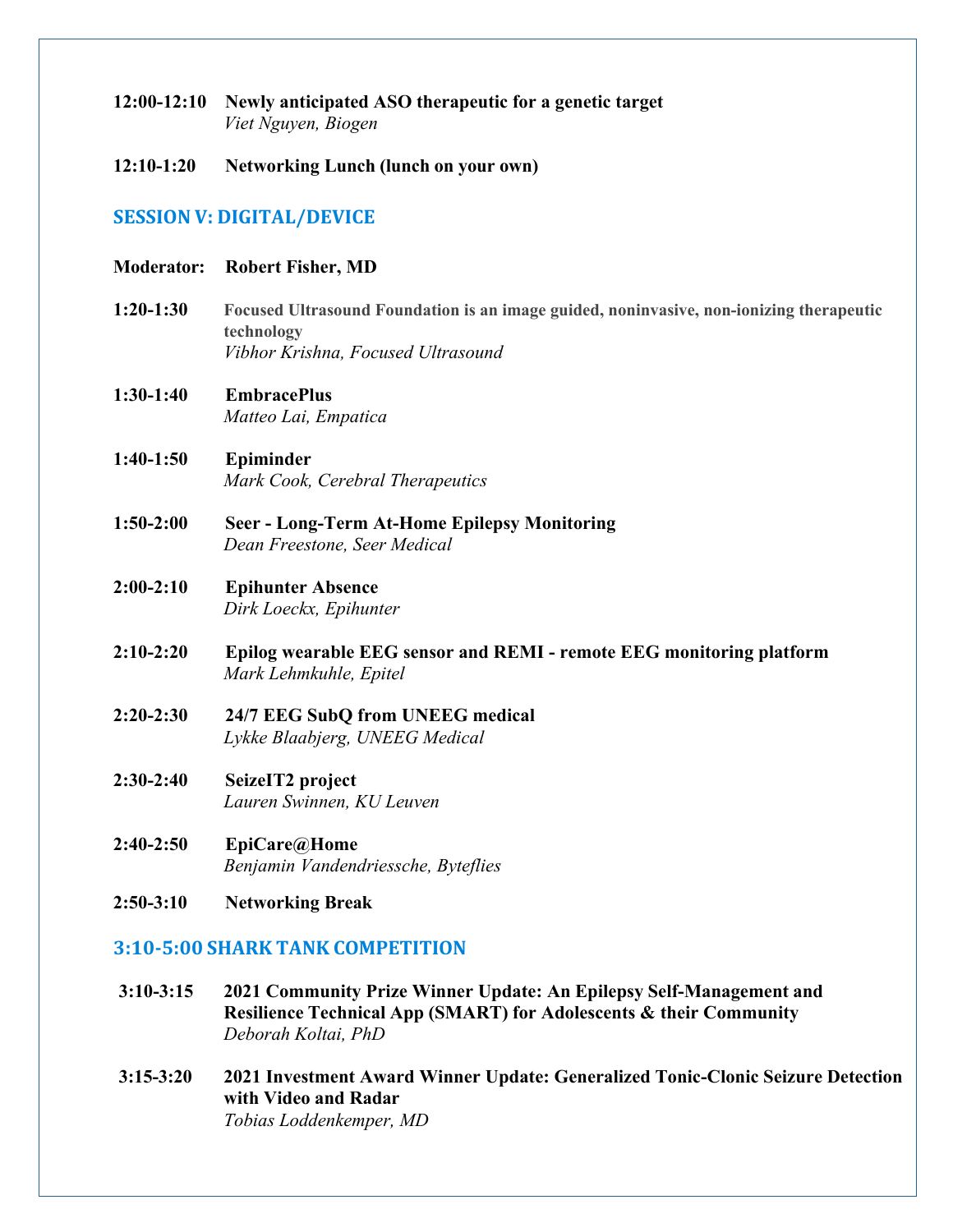### **Moderator / Emcee: Tom Stanton**

**Sharks:**

**Noah Richmond**

**Brandy Fureman, PhD**, Chief Outcomes Officer, Epilepsy Foundation

**David B. Moore, MD**

**Edward Hogan, MD**

**Kathryn Davis, MD**

- **3:20 Introduction and Rules**
- **Finalists: Community Impact Award**

**An openscience community developing a smart connected patch to detect epilepsy seizures** Clement Le Couedic, AURA Ngo

*EpiPal***: A patient and family-centered software platform for seizure detection, epilepsy safety and management, and treatment insights** Amir Helmy, Epipal

**Predictive Seizure Alert App** Serge Lauriou / Helene Blanchard, My Medic Watch

**Investment Award**

**Listen to the brain first, and then map it** Pierre Wijdenes, PhD, Neuraura Biotech, Inc.

**Novel therapies for epilepsy prevention** Pavel Klein, PrevEP

**Predictive analytics for brain surgery** Max Sims / Brad Mahon, MindTrace Technologies, Inc.

### **6:00 ACCELERATOR AWARD RECEPTION & AWARD PRESENTATION**

#### **2022 MAY LIANG & JAMES LINTOTT SCHOLARSHIP**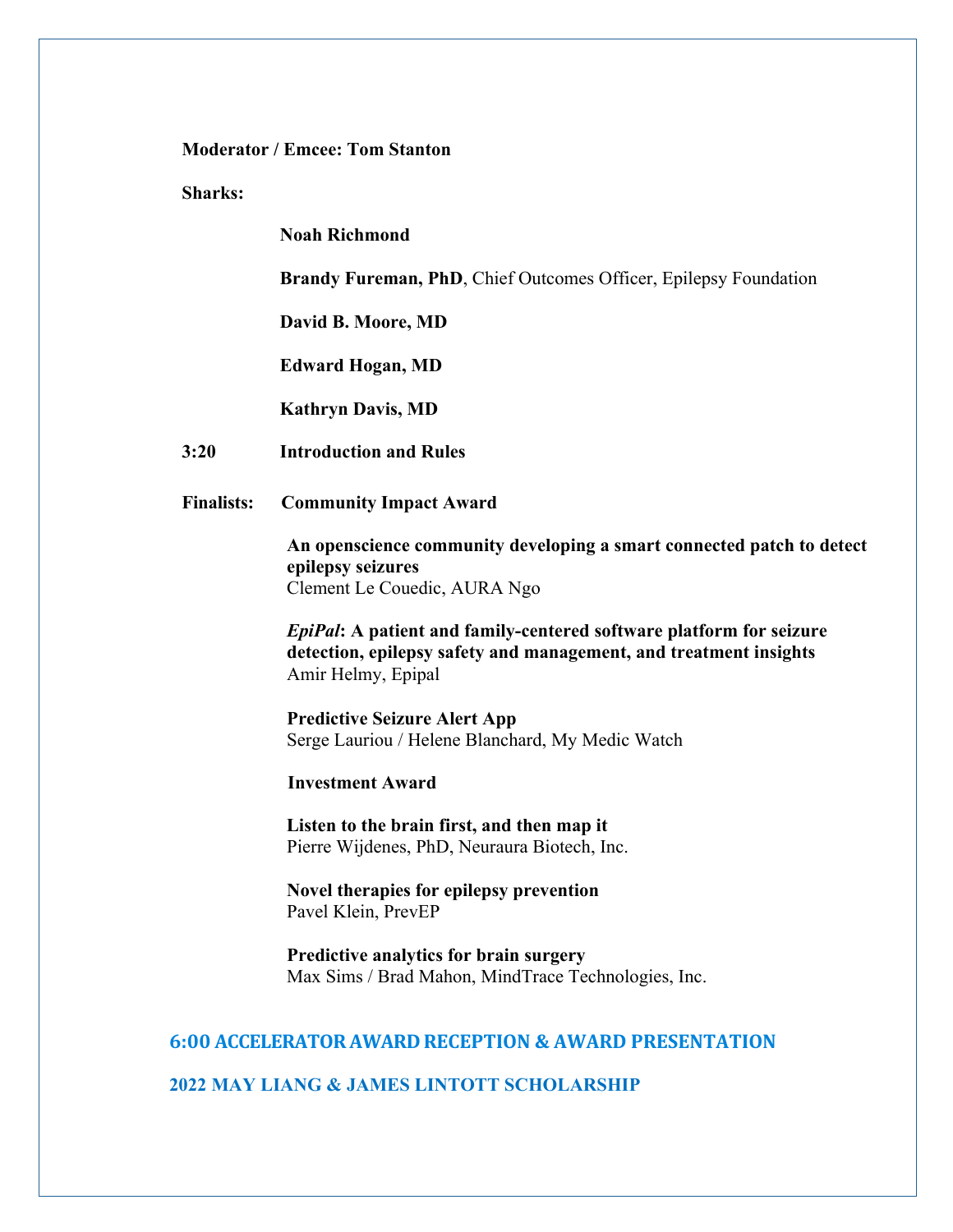## **RECIPIENTS: Wesley Kerr, MD, PhD & Katie Ihnen, MD, PhD**

## **2022 EPILEPSY FOUNDATION LIFETIME ACCELERATOR AWARD**

**RECIPIENT: Lynn Kramer, MD**

## **Monday, June 6**

- **7:00-8:00 Continental Breakfast and Registration**
- **8:00-8:15 EF Digital Engine** *Laura Thrall, CEO, Epilepsy Foundation*

## **SESSION VI: NEW TECHNOLOGY ADOPTION**

| <b>Moderator:</b>           | <b>TBD</b>                                                                       |
|-----------------------------|----------------------------------------------------------------------------------|
| $8:15 - 8:20$               | <b>Patient/Caregiver Perspective</b><br>Noah Richmond                            |
| $8:20 - 8:35$               | <b>Name of Talk - Care Studio?</b><br>Paul Muret, Google                         |
| $8:35 - 8:50$               | Device patient focused design considerations and process<br>Anouk van Westrhenen |
| $8:50-9:20$                 | Panel Discussion: Obtaining seizure data using remote<br>monitoring/devices      |
| $9:20-9:35$                 | <b>Reimbursement: Opportunities and Risks</b><br>Jo Ellen Slurzberg              |
| $9:35-9:50$                 | <b>Economic models for payers</b><br>Ian Duncan                                  |
| $9:50-10:20$                | Panel Discussion: Reimbursement / Q&A                                            |
| $10:20-10:40$               | <b>Networking Break</b>                                                          |
| <b>SESSION VII: DEVICES</b> |                                                                                  |

- **Moderator: TBD**
- **10:40-10:50 Nile Ai** *John Hixson, Nile*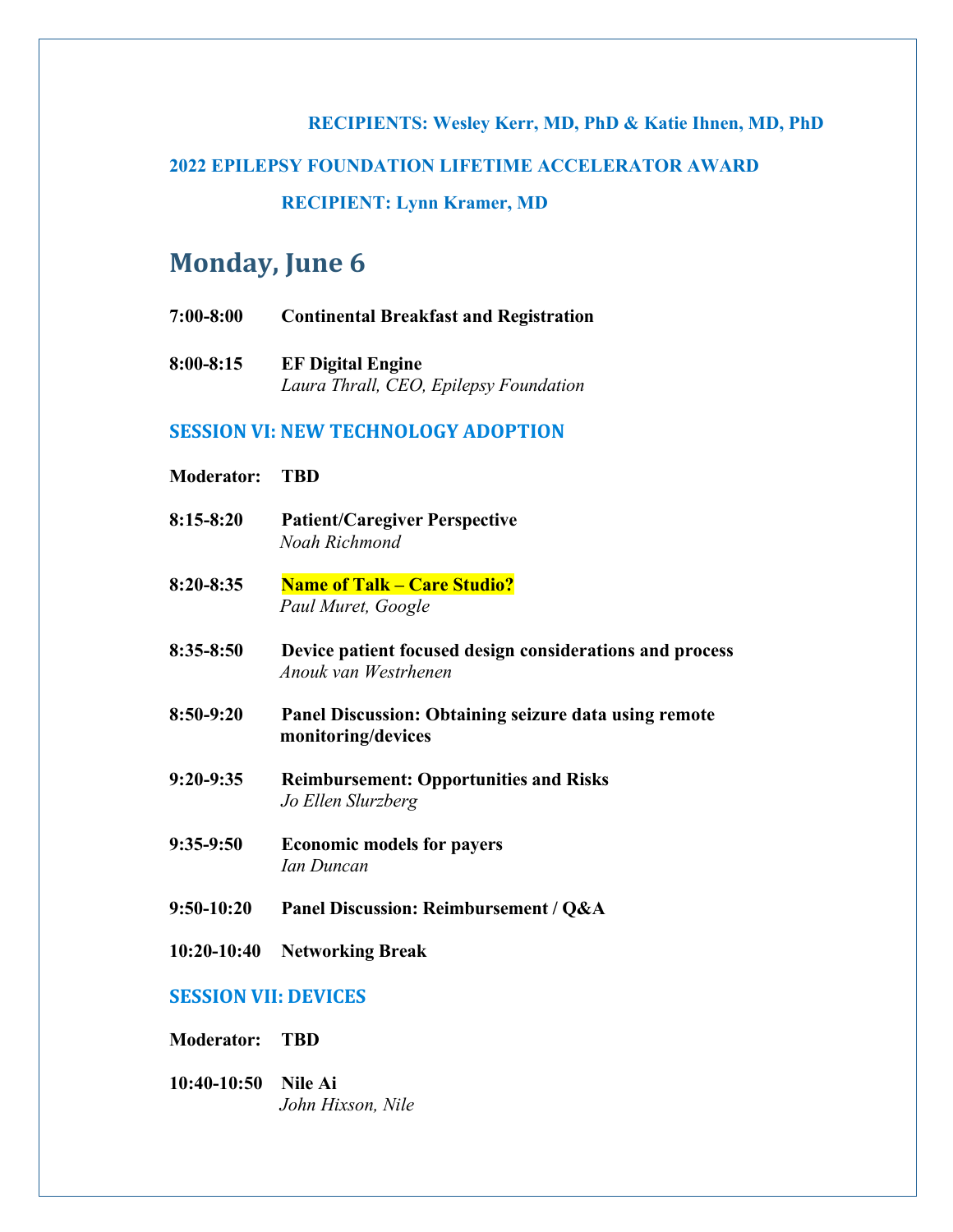- **10:50-11:00 NextSense Brain Health Platform** *Jonathan Berent, NextSense*
- **11:00-11:10 Epiness** *Oren Shriki, NeuroHelp*
- **11:10-11:20 Name of Talk**
- **11:20-11:30 Name of Talk**
- **11:30-12:40 Networking Lunch (lunch on your own)**

#### **SESSION VIII: CREATING EQUITABLE AND INFORMATIVE TRIALS**

- **Moderator: Brandy Fureman, PhD**
- **12:40-12:45 Patient/Caregiver Perspective** *Representative Iman Jodeh*
- **12:45-1:00 Genetic Epilepsies – Etiologies or Syndromes?** *Elaine Wirrell, MD*
- **1:00-1:15 Health equity in clinical trials** *Pamela S. Smith, PharmD, Pfizer*
- **1:15-1:30 Achieving patient focused drug development – why are measure that are used, used?** *James Mitchell, MD, University of Liverpool*
- **1:30-1:45 Basket Trials** *Kert Viele*
- **1:45-2:15 Panel Discussion / Q&A**
- **2:15-2:30 Networking Break**

## **SESSION IX : CLINICAL DRUGS**

- **Moderator: Jacqueline French, MD**
- **2:30-2:40 Rozanolixizumab (inhibitor of the neonatal Fc receptor (FcRn))** *Stephen Yates, UCB Biosciences, Inc.*
- **2:40-2:50 NBI-921352 as Adjunctive Therapy in Subjects With SCN8A Developmental and Epileptic Encephalopathy Syndrome (SCN8A-DEE)**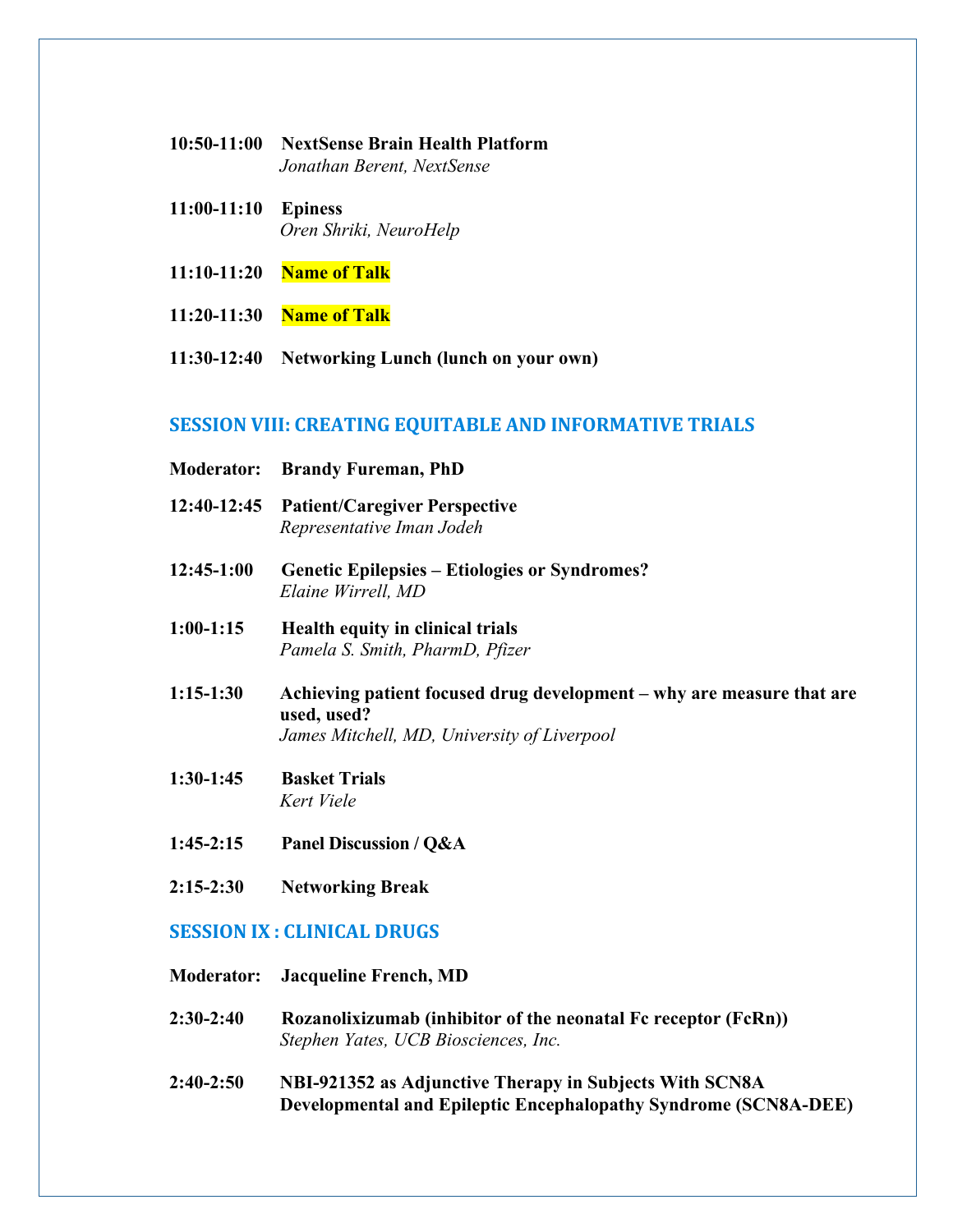*Brian Moseley, Neurocrine*

| $2:50-3:00$   | Abi-009 surgically refractory epilepsy<br>Jason Hauptman, Seattle Children's Hospital |
|---------------|---------------------------------------------------------------------------------------|
| $3:00-3:10$   | <b>ENX-101</b><br>Kimberly Vanover, Engrail                                           |
| $3:10-3:20$   | <b>PRAX-562</b><br><b>Bernard Ravina, Praxis</b>                                      |
| $3:20 - 3:30$ | Ganaxolone<br>Joseph Hulihan, Marinus Pharmaceuticals, Inc.                           |
| $3:30-3:40$   | <b>XEN1101</b><br>Chris Kenney, Xenon                                                 |
| $3:40 - 3:50$ | <b>CT010 Valproate for ICV Administration</b><br>Dan Abrams, Cerebral Therapeutics    |
| $3:50-4:00$   | LP352<br>Randall Kaye, MD, CMO, Longboard Pharmaceuticals                             |
| $4:00-4:10$   | Darigabat<br>Lilly Frohlich, Cerevel                                                  |
| $4:10-4:20$   | Focal epilepsy study in patients with RNS devices<br>Ellen Schmidt, Lundbeck          |
| $4:20-4:30$   | Staccato <sup>®</sup> alprazolam<br>Robert Roebling, UCB                              |
| $4:30-4:40$   | Radiprodil<br>Pierandrea Muglia, Grin Therapeutics                                    |
| $4:40-4:50$   | ETX-020155<br>Mark Versavel, MD, PhD, MBA, Eliem                                      |
| $4:50 - 5:00$ | <b>Name of Talk</b><br><b>TBD</b> , Neurelis                                          |
| 5:00          | <b>Closing Remarks</b>                                                                |